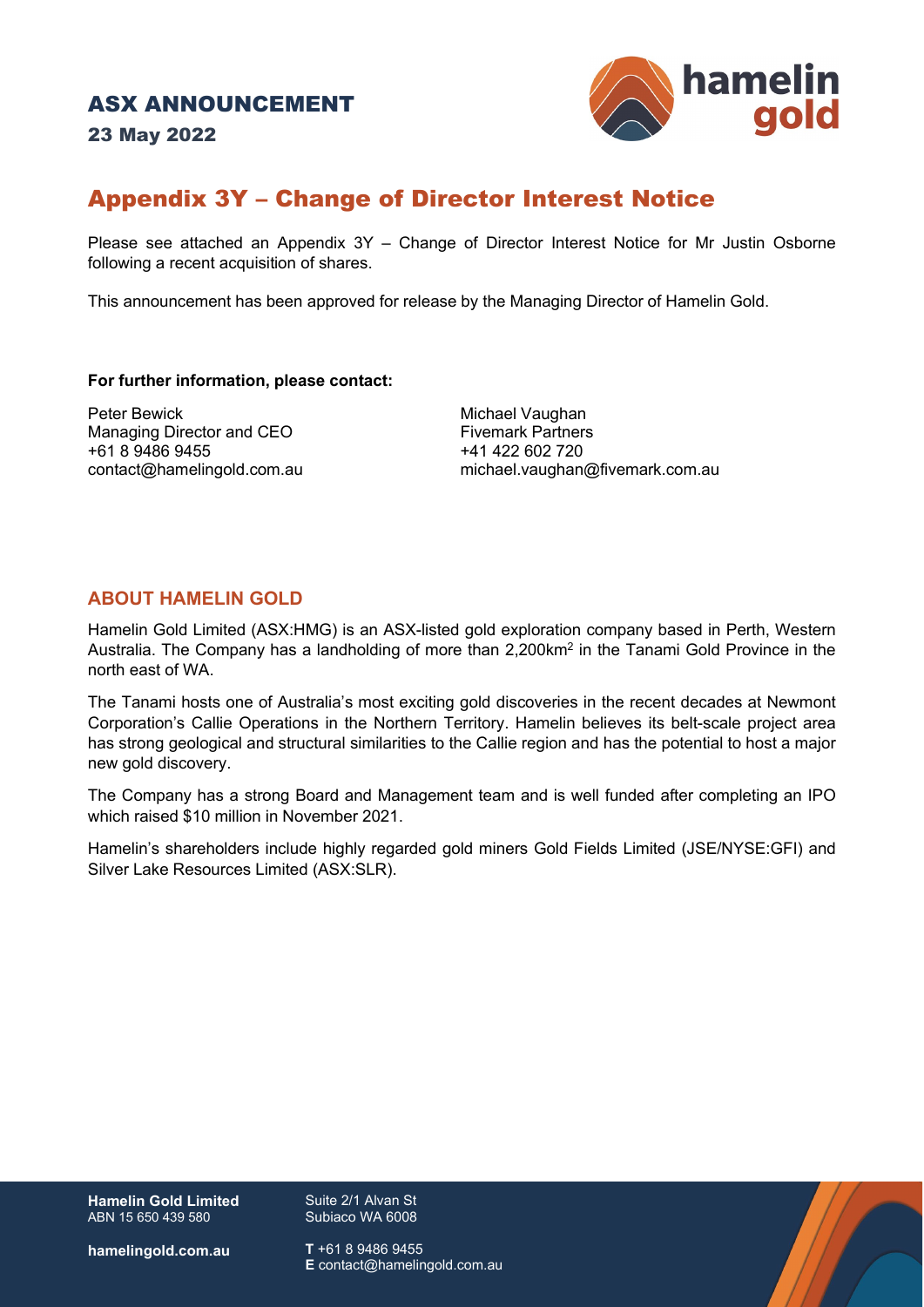*Rule 3.19A.2*

# **Change of Director's Interest Notice**

*Information or documents not available now must be given to ASX as soon as available. Information and documents given to ASX become ASX's property and may be made public.*

Introduced 30/9/2001.

| Name of entity | Hamelin Gold Limited |
|----------------|----------------------|
| ABN            | 15 650 439 580       |

We (the entity) give ASX the following information under listing rule 3.19A.2 and as agent for the director for the purposes of section 205G of the Corporations Act.

| <b>Name of Director</b> | Justin Osborne   |
|-------------------------|------------------|
| Date of last notice     | 11 November 2021 |

#### **Part 1 - Change of director's relevant interests in securities**

*In the case of a trust, this includes interests in the trust made available by the responsible entity of the trust*

Note: In the case of a company, interests which come within paragraph (i) of the definition of "notifiable interest of a director" should be disclosed in this part.

| Direct or indirect interest                                                                                                                                | Direct and Indirect                                                                                                                                                              |
|------------------------------------------------------------------------------------------------------------------------------------------------------------|----------------------------------------------------------------------------------------------------------------------------------------------------------------------------------|
| <b>Nature of indirect interest</b><br>(including registered holder)<br>Note: Provide details of the circumstances giving rise to the relevant<br>interest. | Janet Tunjic Pty Ltd <tunoz a="" c="" family=""><br/>(beneficiary)<br/>Australian Executor Trustees Limited <finnoz<br>PL ATF OT Superfund&gt; (beneficiary)</finnoz<br></tunoz> |
| Date of change                                                                                                                                             | 20 May 2022                                                                                                                                                                      |
| No. of securities held prior to change<br>Janet Tunjic Pty Ltd                                                                                             | Indirect<br>375,000 ordinary fully paid shares; and<br>500,000 unlisted options exercisable at 30<br>cents each on or before 31 October 2025.                                    |
| Australian Executor Trustees Limited                                                                                                                       | 350,000 ordinary fully paid shares.                                                                                                                                              |
| <b>Class</b>                                                                                                                                               | Ordinary fully paid shares                                                                                                                                                       |
| Number acquired                                                                                                                                            | 250,000                                                                                                                                                                          |
| Number disposed                                                                                                                                            | Nil                                                                                                                                                                              |

**Appendix 3Y**

<sup>+</sup> See chapter 19 for defined terms.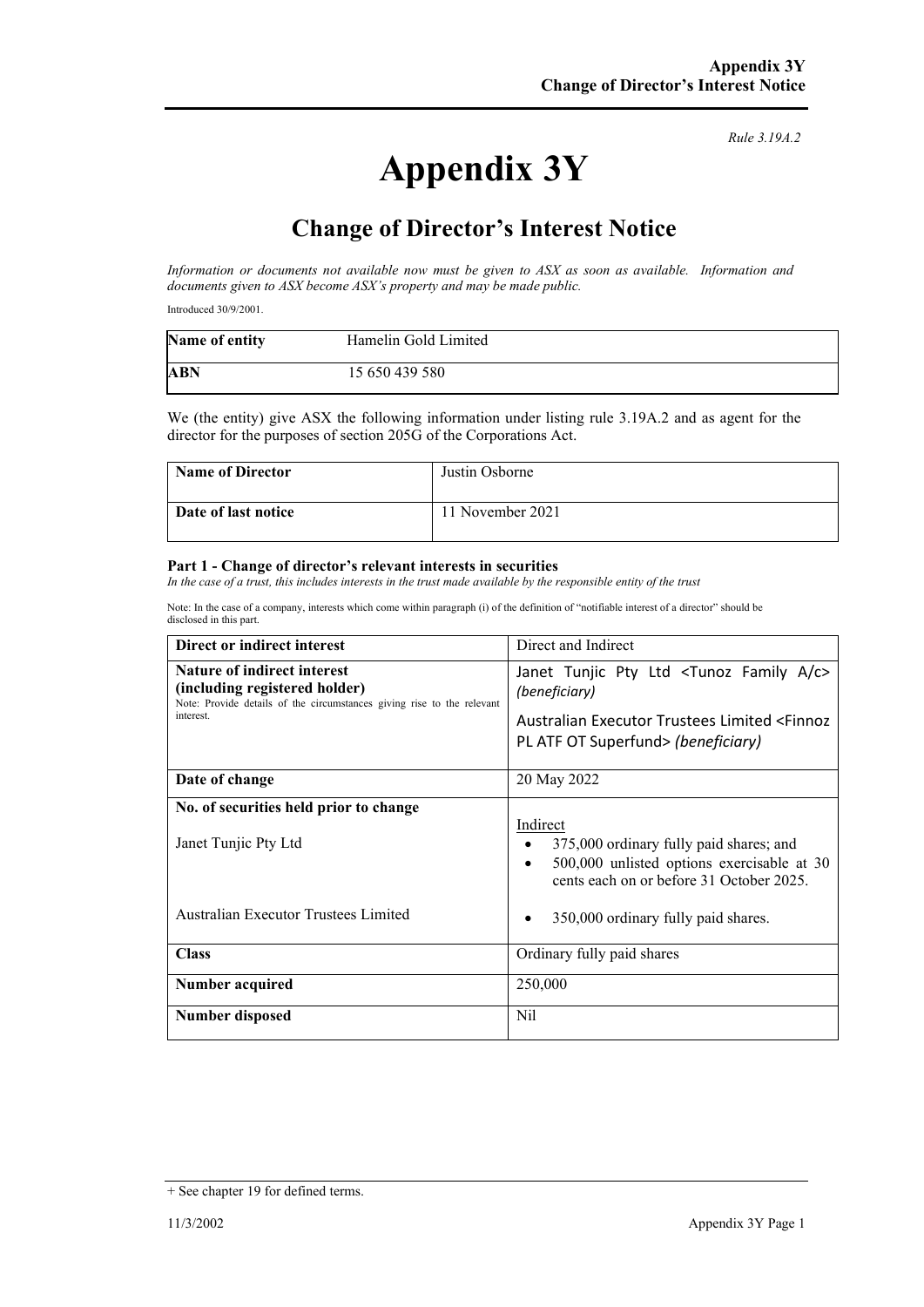| Value/Consideration<br>Note: If consideration is non-cash, provide details and estimated valuation                                                                      | Average \$0.144 per share                                                                                                                     |
|-------------------------------------------------------------------------------------------------------------------------------------------------------------------------|-----------------------------------------------------------------------------------------------------------------------------------------------|
| No. of securities held after change<br>Janet Tunjic Pty Ltd                                                                                                             | Indirect<br>375,000 ordinary fully paid shares; and<br>500,000 unlisted options exercisable at 30<br>cents each on or before 31 October 2025. |
| Australian Executor Trustees Limited                                                                                                                                    | 600,000 ordinary fully paid shares.                                                                                                           |
| Nature of change<br>Example: on-market trade, off-market trade, exercise of options, issue of<br>securities under dividend reinvestment plan, participation in buy-back | On-market trade                                                                                                                               |

### **Part 2 – Change of director's interests in contracts**

Note: In the case of a company, interests which come within paragraph (ii) of the definition of "notifiable interest of a director" should be disclosed in this part.

| <b>Detail of contract</b>                                                                                                                                                      | N/a |
|--------------------------------------------------------------------------------------------------------------------------------------------------------------------------------|-----|
| <b>Nature of interest</b>                                                                                                                                                      | N/a |
| Name of registered holder<br>(if issued securities)                                                                                                                            | N/a |
| Date of change                                                                                                                                                                 | N/a |
| No. and class of securities to<br>which interest related prior to<br>change<br>Note: Details are only required for a contract in relation<br>to which the interest has changed | N/a |
| <b>Interest acquired</b>                                                                                                                                                       | N/a |
| <b>Interest disposed</b>                                                                                                                                                       | N/a |
| <b>Value/Consideration</b><br>Note: If consideration is non-cash, provide details and an<br>estimated valuation                                                                | N/a |
| Interest after change                                                                                                                                                          | N/a |

## **Part 3 –** +**Closed period**

| Were the interests in the securities or   No |  |
|----------------------------------------------|--|
| contracts detailed above traded              |  |
| during a $\pm$ closed period where prior     |  |
| written clearance was required?              |  |

<sup>+</sup> See chapter 19 for defined terms.